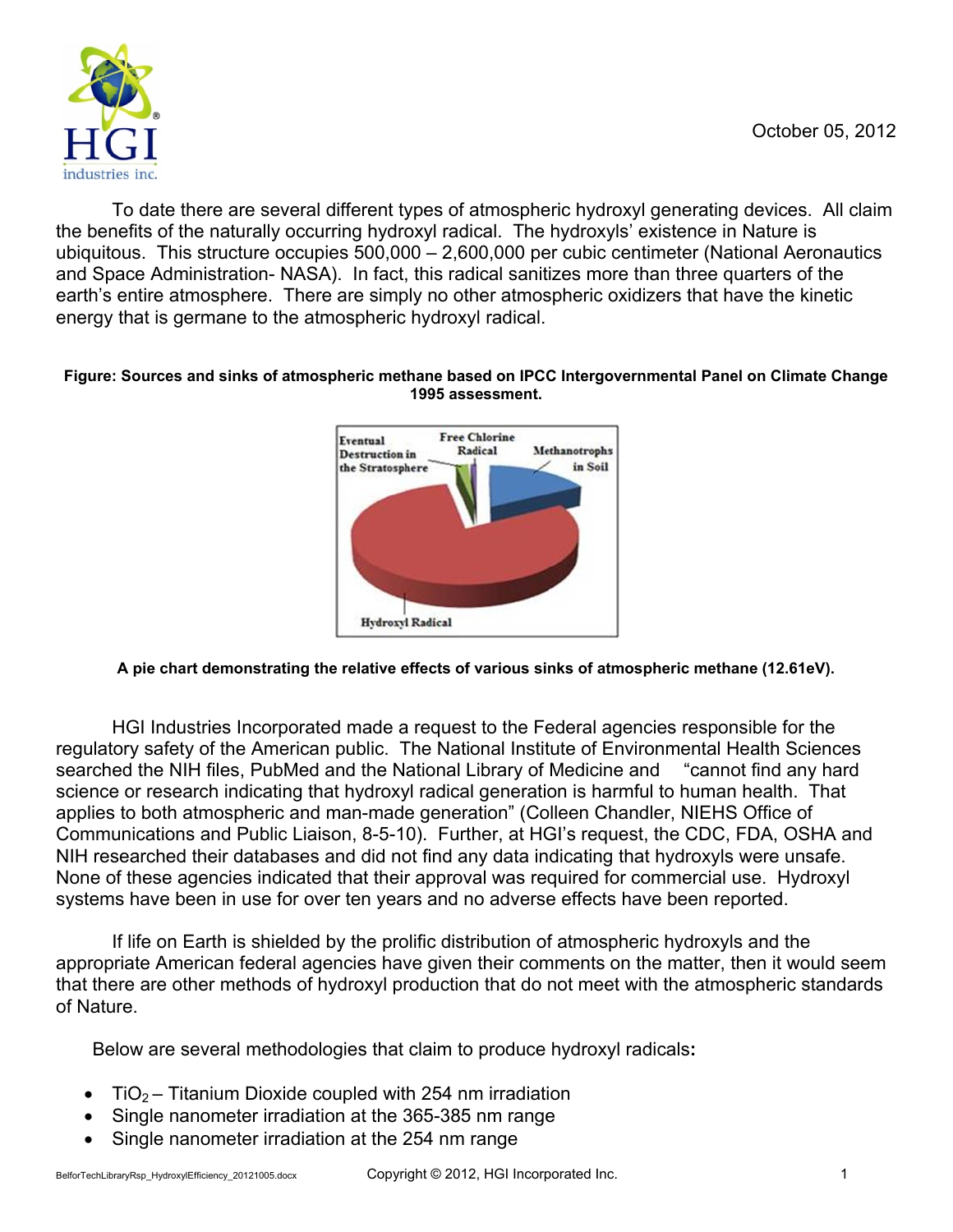The TiO<sub>2</sub> type has been extensively studied. No hydroxyl activity has, to date, been verified. The lower energy bond dissociation levels are not capable to fully decompose VOC's and therefore tend toward producing formaldehyde as is evident in the literature.

Recent testing has verified that the irradiation energy displayed at the 365-385nm range is simply not capable of producing any hydroxyl activity. When challenged with the introduction of n-heptane (Reacts only with hydroxyls) into a test chamber, there was no evident reduction with respect to the introduced gas.

Lastly there is the claim that irradiation at the 254nm range is sufficient to cause hydroxyl formation is likewise unfounded. The literature states that 254nm irradiation is capable of producing a one (1) Log reduction (90%) in bacteria, virus or fungal species if that organism is held stationary within one foot (12 Inches) of the lamp source energy for a period of 14.5 seconds. In essence, only the air passing within close proximity of the lamp will be affected, but only if the organisms are irradiated for a period equal or greater than 14.5 seconds.

Obviously there are claims made in these aforementioned technologies. In reference to the Belfor Technical Library document, it would be valid to ask what type of hydroxyl generating device was used and what was the square footage that the device was tested in?

 In the Belfor Technical Library document it was stated that ' hydroxyl deodorization differs from ozonation, both are oxidation processes'. Let us have a look at how accurate this comment is.

| <b>Oxidizing Agent</b>   | <b>Electrochemical</b><br>Oxidation<br>Potential,<br>(EOP)V | <b>EOP Relative to</b><br><b>Chlorine</b> |
|--------------------------|-------------------------------------------------------------|-------------------------------------------|
| <b>Fluorine</b>          | 3.06                                                        | 2.25                                      |
| <b>Hydroxyl Radical</b>  | 2.80                                                        | 2.05                                      |
| Oxygen (Atomic)          | 2.42                                                        | 1.78                                      |
| Ozone                    | 2.08                                                        | 1.52                                      |
| <b>Hydrogen Peroxide</b> | 1.78                                                        | 1.30                                      |
| <b>Hypochlorite</b>      | 1.49                                                        | 1.10                                      |
| Chlorine                 | 1.36                                                        | 1.00                                      |
| <b>Chlorine Dioxide</b>  | 1.27                                                        | 0.93                                      |
| Oxygen (Molecular)       | 1.23                                                        | 0.90                                      |
| Sources:                 |                                                             |                                           |

#### **The Table 1 below was compiled by the University of Southern California.**

 As we can see, there is a difference between the oxidation potential of ozone and that of the hydroxyl radical. The differential between ozone and hydroxyl would favor the potential of the hydroxyl radical. The hydroxyl would be over thirteen (13) times more effective and would be over one (1) billion times faster to react than ozone.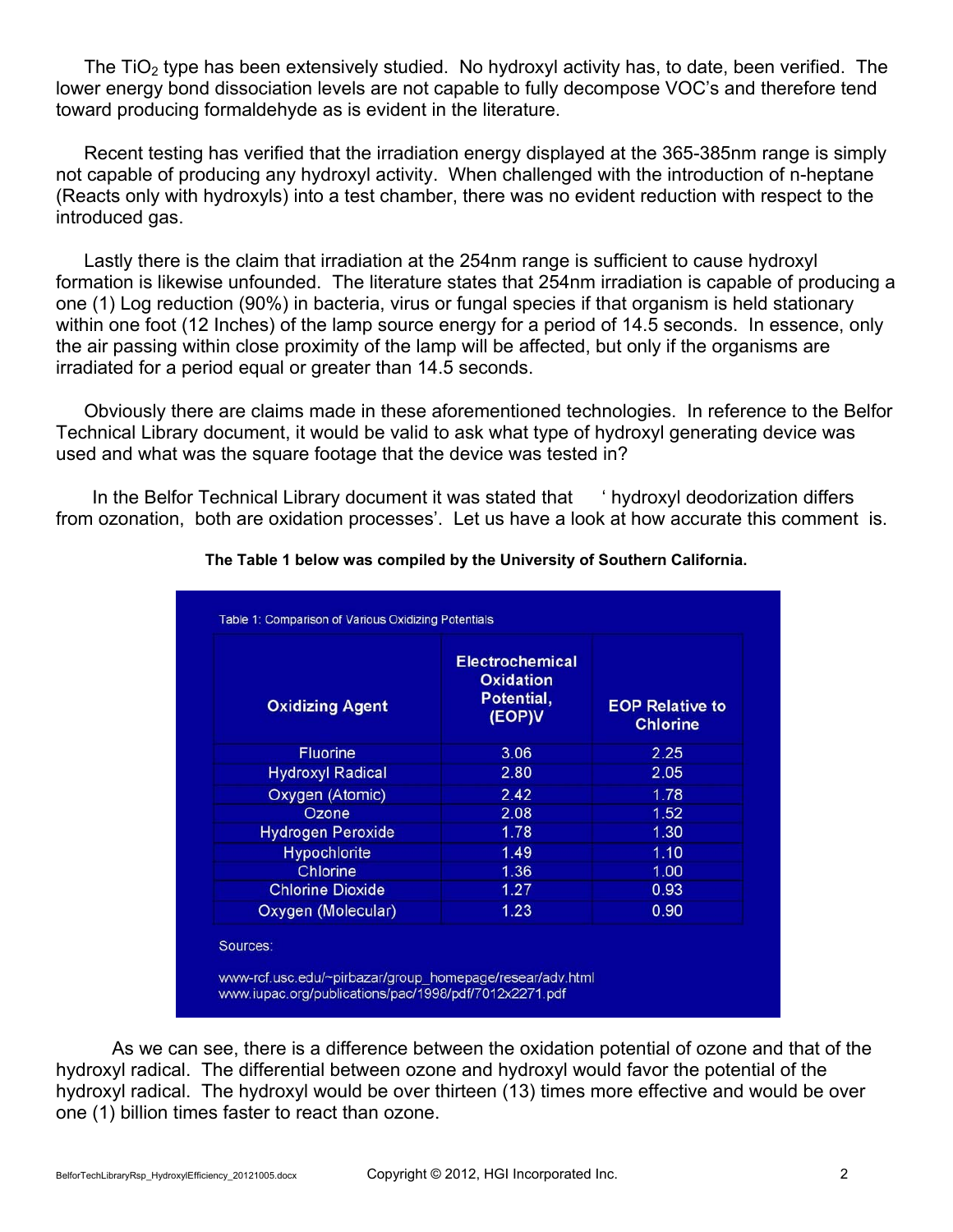It is the Bond Disassociation Energy (BDE) that enables an oxidizer to cleave atmospheric chemicals. For example, ozone has an impressive BDE which registers at 12.53eV (Electron Volts). This potential enables ozone to neutralize/decompose most hydrocarbons due to the fact that hydrocarbons possess a lower BDE. Where the challenge comes into play is when ozone needs to work in an atmosphere that is charged with water vapor. There are sound scientific reasons behind the evidence that ozone will work well if the indoor atmospheric humidity is between 0 and 8%. The reason for this limitation is that ozone is challenged by water vapor. This is due to the BDE of water being at 12.62eV (H<sub>2</sub>O). Ozone (O<sub>3 =</sub> 12.53eV) simply does not have the kinetic energy necessary to break through water vapor in order to effect change. On the other hand, Odorox<sup>®</sup> hydroxyls have a BDE in excess of 14.01eV. This delivers more than sufficient energy to cleave noxious Volatile Organic Compounds (VOC's) even if they are found to be in an excessively damp environment.

Odorox® hydroxyls have been successfully deployed in a variety of commercial/industrial, food and beverage situations. Lets us examine the Wastewater Industry. Below is a graph from a Wastewater facility that has a throughput of 50.3 million gallons per day. Hydrogen sulfide  $(H<sub>2</sub>S)$ levels were typically between 500-700 parts-per-million (ppm). (Note: The human nose can detect  $H<sub>2</sub>S$  at half a part-per-billion (ppb) at a distance of five miles and be mindful that a lethal dose of  $H<sub>2</sub>S$ would be 551.47ppm.)



Based on the above measurements of H<sub>2</sub>S, it is clear that the system reduced H<sub>2</sub>S emissions that were monitored at levels between 500 and 700 ppm. After treatment began and the units were functioning, a corresponding reduction in both the trapped, treated air, and ambient air immediately adjacent to the treated area were also significantly reduced, with ambient air levels at the perimeter fence averaging close to zero ppm. Subsequently when the units were turned off, a corresponding increase in  $H_2S$  levels was observed.

Figure 2 visually illustrates the reduction in the concentration of  $H_2S$  with the number of ultraviolet lamps installed. The data is conclusive to show the operational equipments' capacity to successfully reduce the  $H_2S$  levels.

**Note:** The hydroxyls generated for this wastewater application entered the system a quarter of a mile away from the test collection apparatus. This effect is known as the hydroxyl cascade effect. This cascade reaction will have a positive effect on target gasses and organisms at a distance within a closed system.